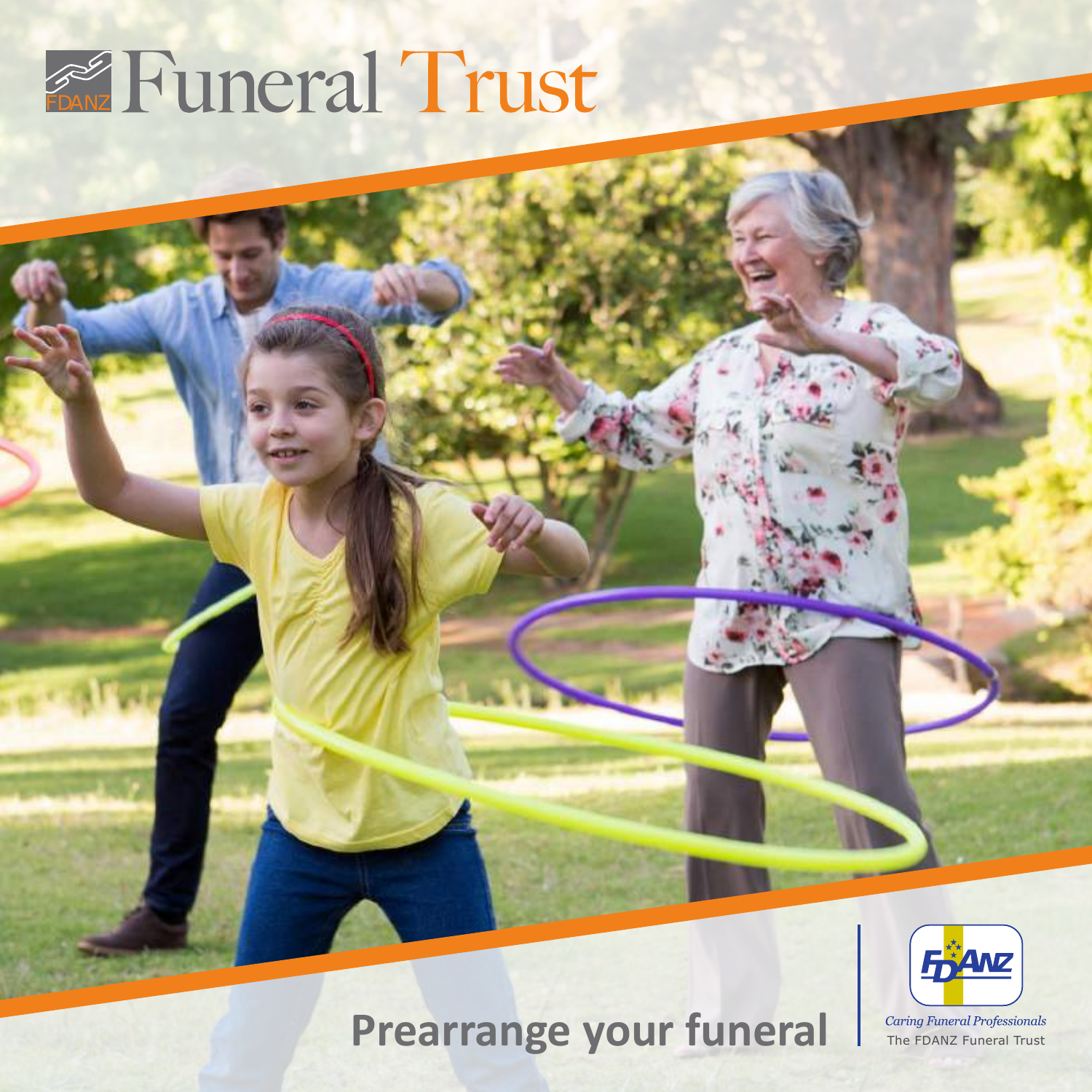

# **Plan what you want**

Your funeral should be a reflection of the essence of who you are and your personal life journey.

Everyone makes a difference to those around them, whether it's family, friends or community. These people will want to gather, remember and celebrate your life.

This is why planning ahead is so important. Your FDANZ Funeral Director can assist you to do this.

Planning ahead can be very empowering as you get to say your final goodbye in a way that honours your life and allows those organising your funeral to focus on gathering and remembering your life.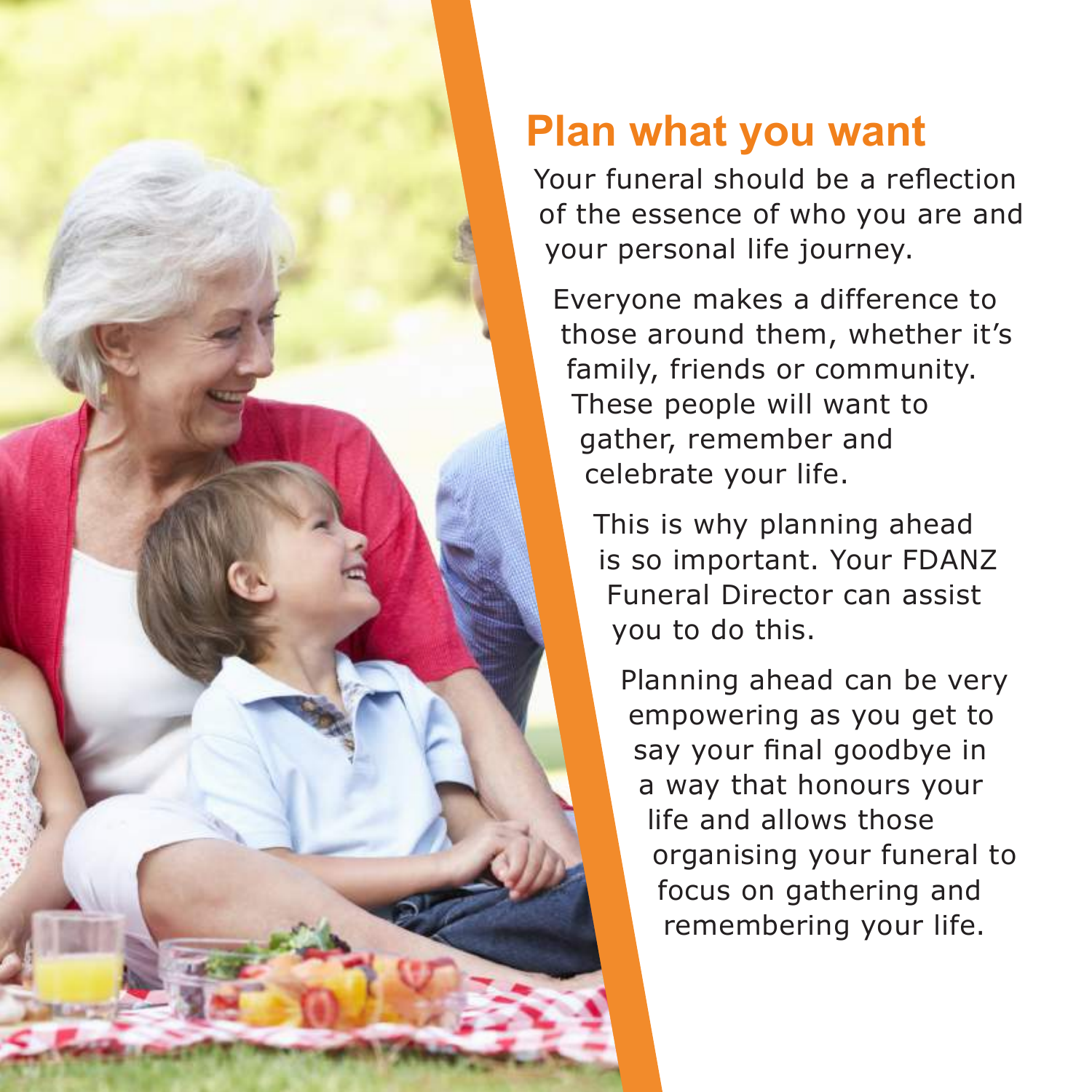# **Why pay now?**

Prepaying towards your funeral can help to relieve your family of the financial burden.

Additionally (under current government policy) up to \$10,000 is excluded from asset testing when assessing eligibility for a subsidy or long-term residential care, if it is in preapproved funeral plan such as the FDANZ Funeral Trust.

**Preplanning** ensures your funeral is what you want and your wishes will be respected in a dignified way.

**Prepaying** towards your funeral can help remove the financial burden from your family at a time of stress and sadness.

- Planning your funeral means your loved ones will be relieved of stress at a difficult time.
- A prearranged funeral is a caring and thoughtful approach to a difficult subject.
- Take the practical and responsible step of prearranging and prepaying towards the cost of your funeral, through the stability and comfort of the FDANZ Funeral Trust.

**The FDANZ Funeral Trust is a prearranged funeral plan available through members of the Funeral Directors Association of New Zealand Incorporated.**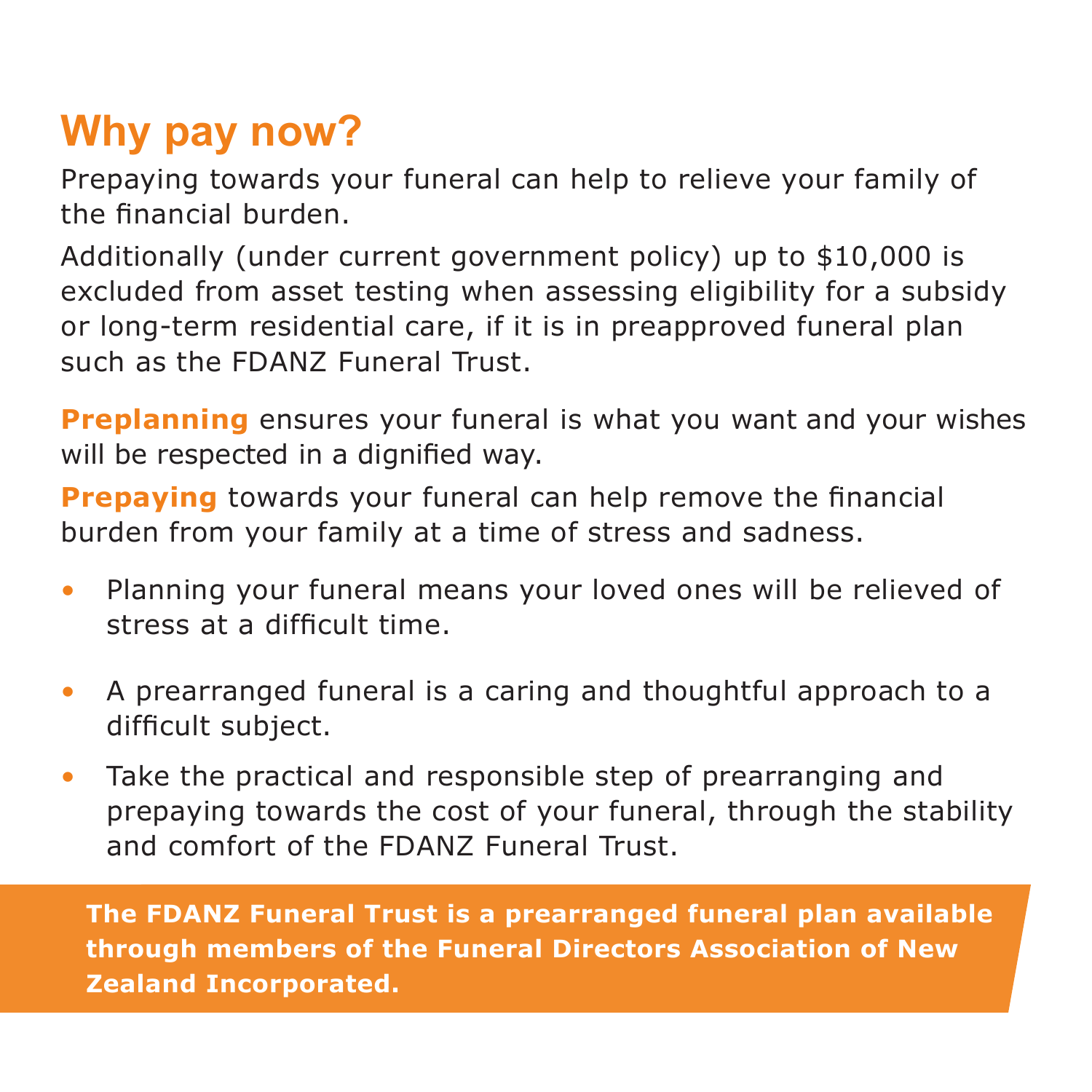## **Why use the FDANZ Funeral Trust?**

The Funeral Directors Association of New Zealand (FDANZ) is an association representing the majority of the funeral directing firms in New Zealand. Established in 1937, FDANZ is a group of caring professionals who are committed to ensuring the families they serve are receiving high quality service. Its members arrange and direct around 80% of funerals in New Zealand.

A prearranged funeral organised through the FDANZ Funeral Trust is a way to preplan and prepay towards your funeral costs. The Trust has been established by FDANZ to assist anyone to make arrangements for their funeral, or the funeral of another person such as a family member.

The FDANZ Funeral Trust is not an insurance policy. No health checks or personal questions are needed. Anyone can prearrange a funeral with an FDANZ Funeral Director through the FDANZ Funeral Trust.

**Make the choices that suit you. Your FDANZ Funeral Director can provide you and your family with guidance, care and support now and in the future.**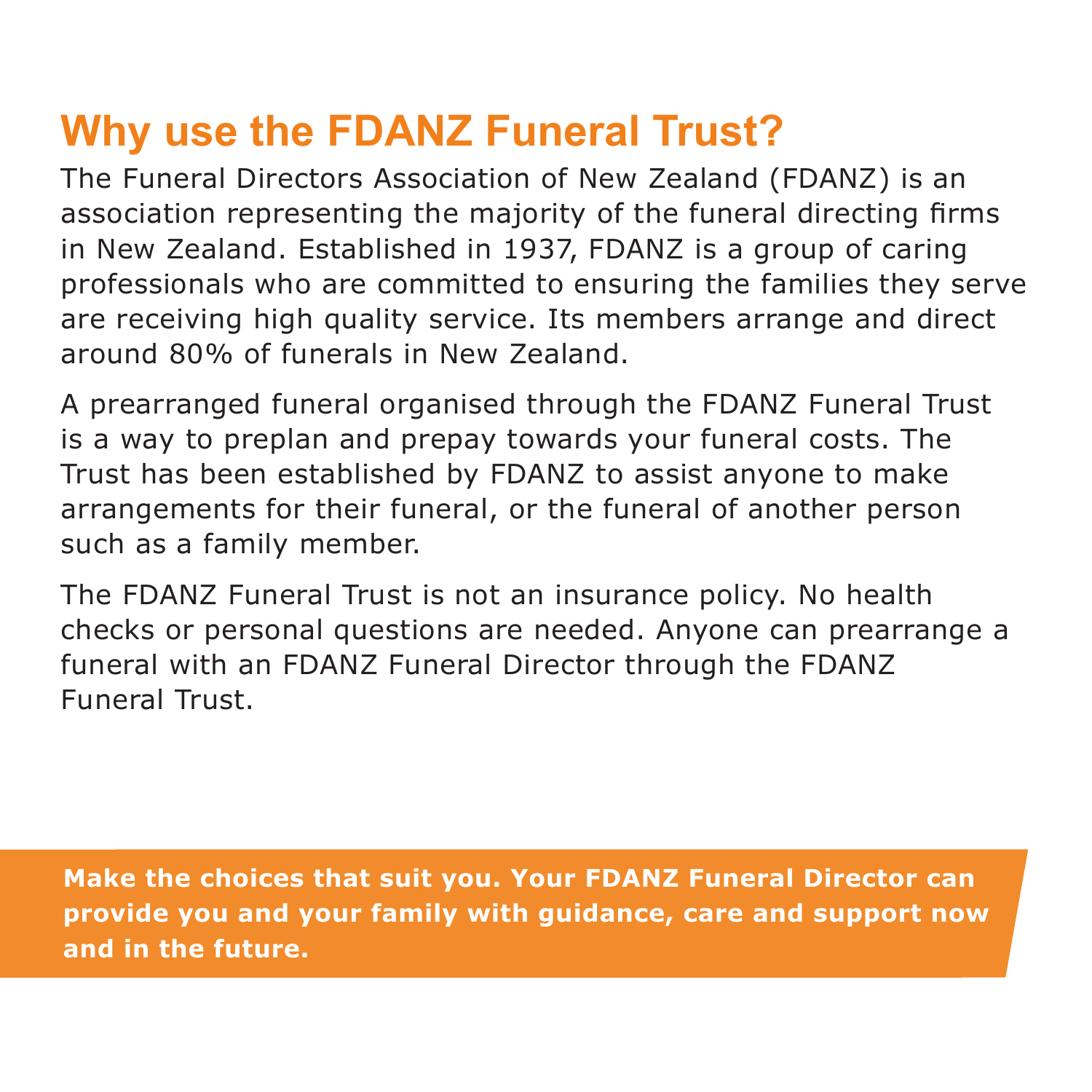## **The Funeral Director**

Your FDANZ Funeral Director is there for you. You can be comforted in the knowledge you are receiving advice from an expert who understands the costs, processes and care needed to prearrange and conduct your funeral service.

Your FDANZ Funeral Director can help you consider all aspects of your prearrangement but you decide what is right for you. Burial or cremation? What type of coffin? Who will officiate? Do you want a church or chapel? Do you have a music preference?

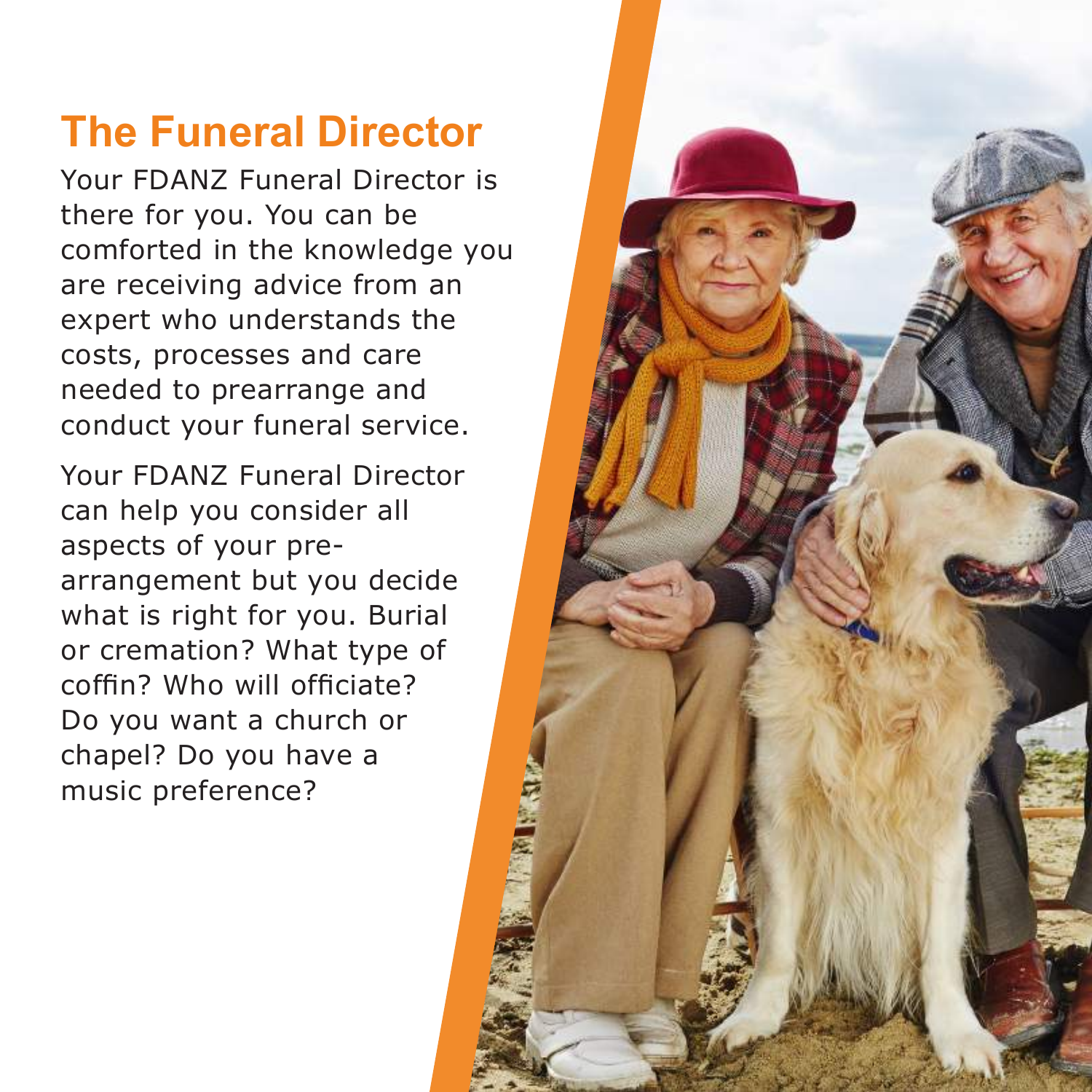

**Funeral arrangements... they shouldn't be the last thing on your mind**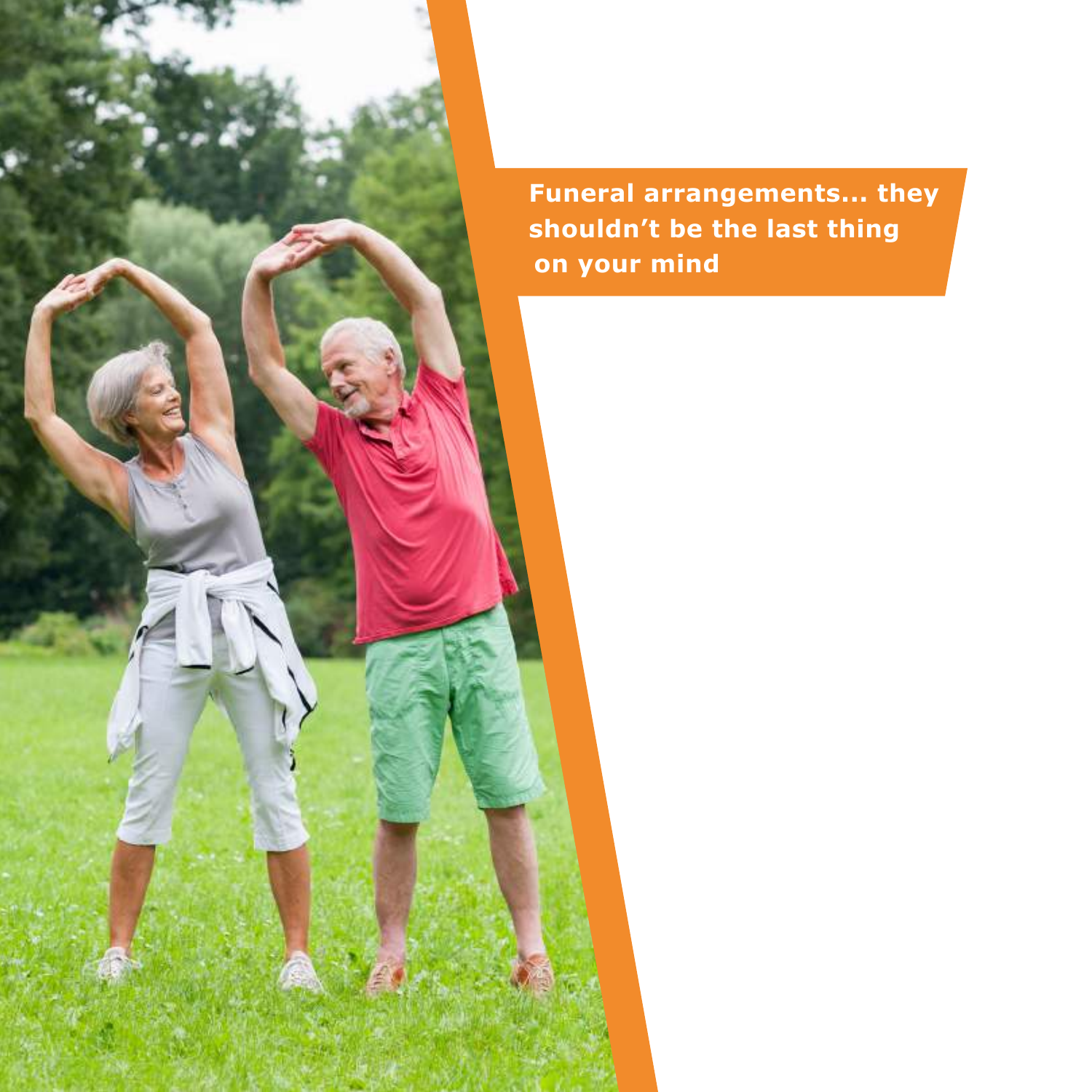# **The benefits of a prearranged funeral**

## **Peace of mind**

A prearranged funeral through the FDANZ Funeral Trust will give you peace of mind knowing your wishes are understood, your funeral details are in good hands and the financial burden has been considered.

#### **Security of funds**

The money you put aside for your prearranged funeral is held in the Trust for you or the person you nominate as the participant in the FDANZ Funeral Trust. The FDANZ Funeral Trust has been established by the Funeral Directors Association of New Zealand.

#### **You decide**

Your arrangements are personal to you. In conjunction with your FDANZ Funeral Director, you decide what you want.

## **Protect your family**

Your family and loved ones are relieved of the responsibility of making difficult decisions in very emotional circumstances.

#### **Financial Benefit**

Up to \$10,000 deposited into the FDANZ Funeral Trust plan is excluded from asset testing (under current government policy) when assessing eligibility for a subsidy for long term residential care.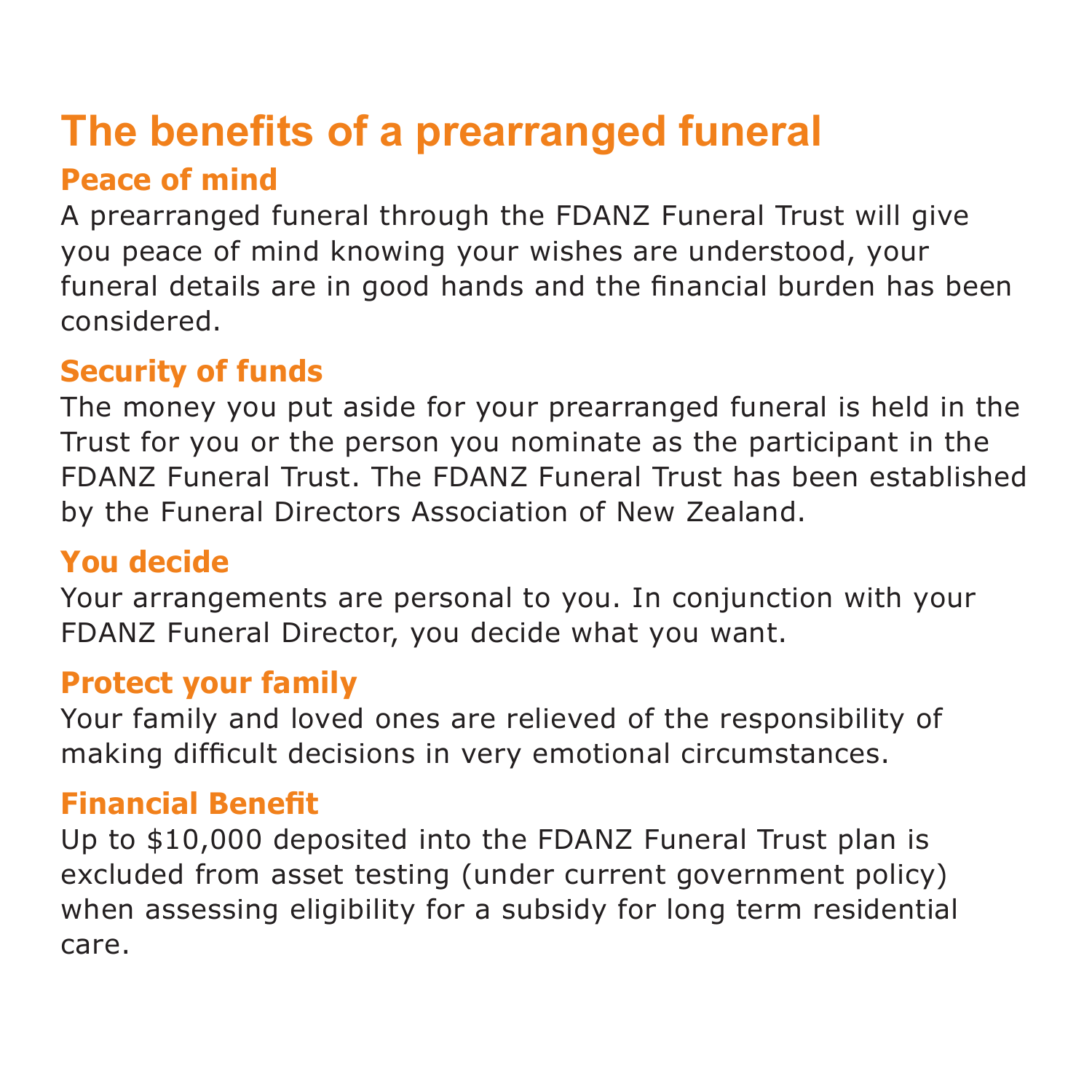## **How the plan works**

## **How do I join?**

Forms are available from your FDANZ Funeral Director. Simply fill them in and return them.

#### **Who can join?**

Anyone can join the FDANZ Funeral Trust regardless of their age or state of health.

## **Can I arrange a Plan for somebody else?**

Yes. It is common to prearrange a funeral for a family member or loved one. Confidentiality is assured – all correspondence will be sent to the person arranging the plan.

## **How much money will I have to pay?**

The money you prepay towards your funeral can be discussed with your FDANZ Funeral Director who will help you tailor a funeral to suit your budget.

### **Do I have to pay for this in one payment?**

Most people do prepay their funeral in a single payment but you do not have to. You are able to make payments in instalments if that suits you better.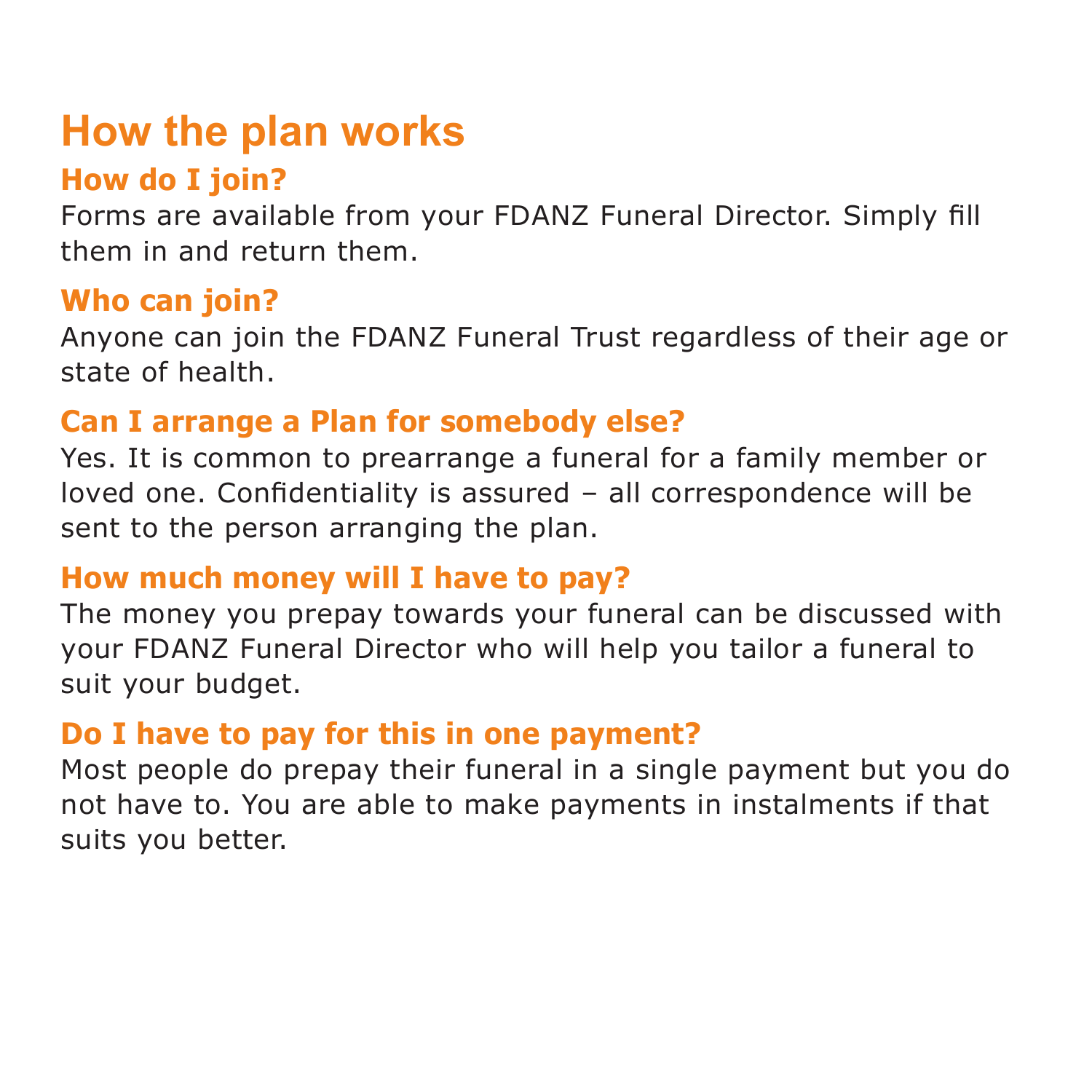## **What is the minimum payment?**

The minimum initial prepayment is \$200 including an entry fee. The minimum amount of the ongoing instalments is \$20 per fortnight if instalments are made by regular automatic payment. If ongoing instalments are not automated and regular the minimum payment is \$500 per instalment.

#### **What is the maximum payment?**

There is no maximum amount you are able to make. However, only the first \$10,000 is excluded from asset testing (under current government policy) when accessing eligibility for a subsidy for long term residential care.

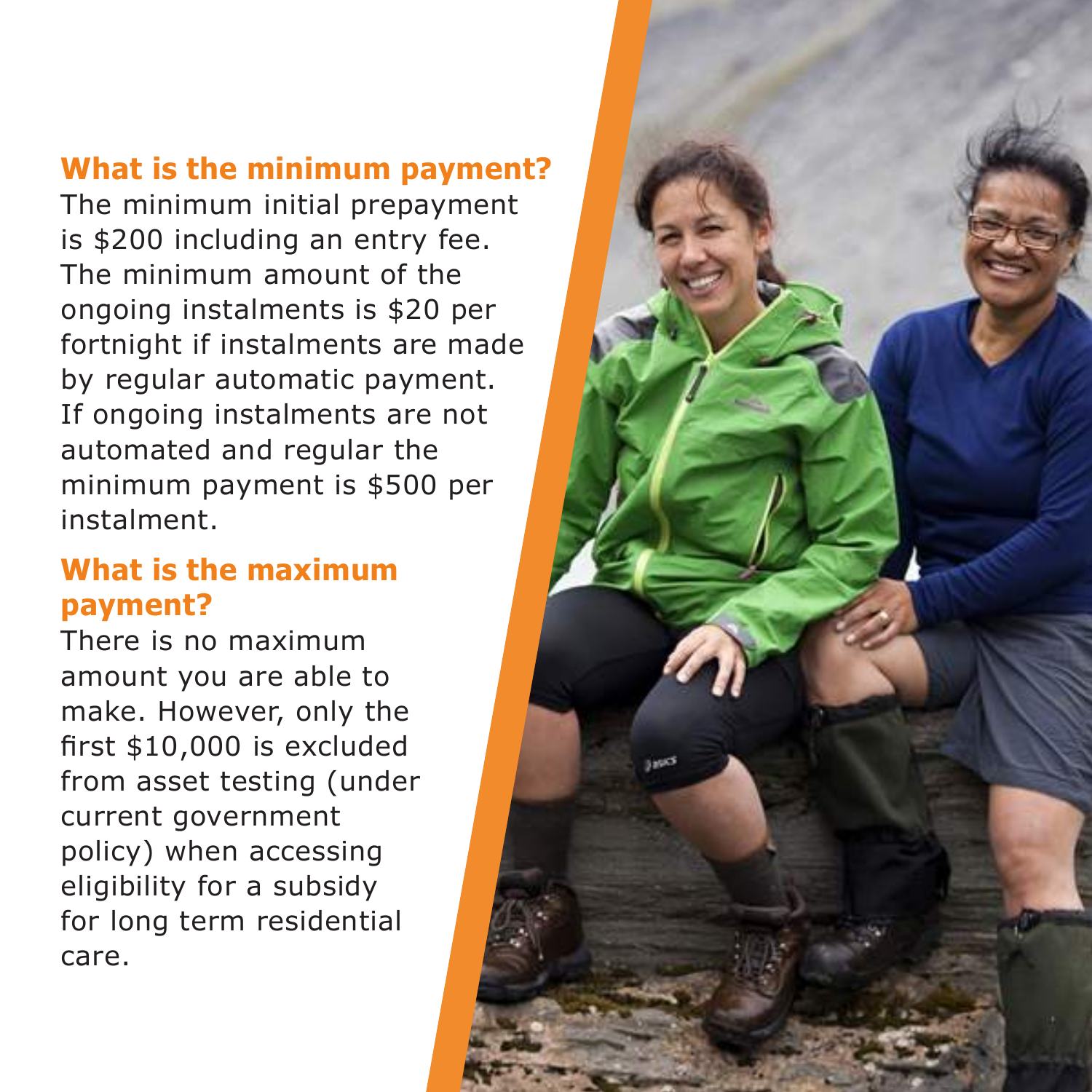

## **Can I join with my spouse/ partner?**

Yes – this is called 'Joint Participation'. If you want to, both you and your spouse/partner can prearrange your funerals. When the first one of you dies the prepaid amount will be used to make payment towards the cost of the funeral.

> If there are any remaining funds these can either be left in the FDANZ Funeral Trust or returned to the Estate at that time.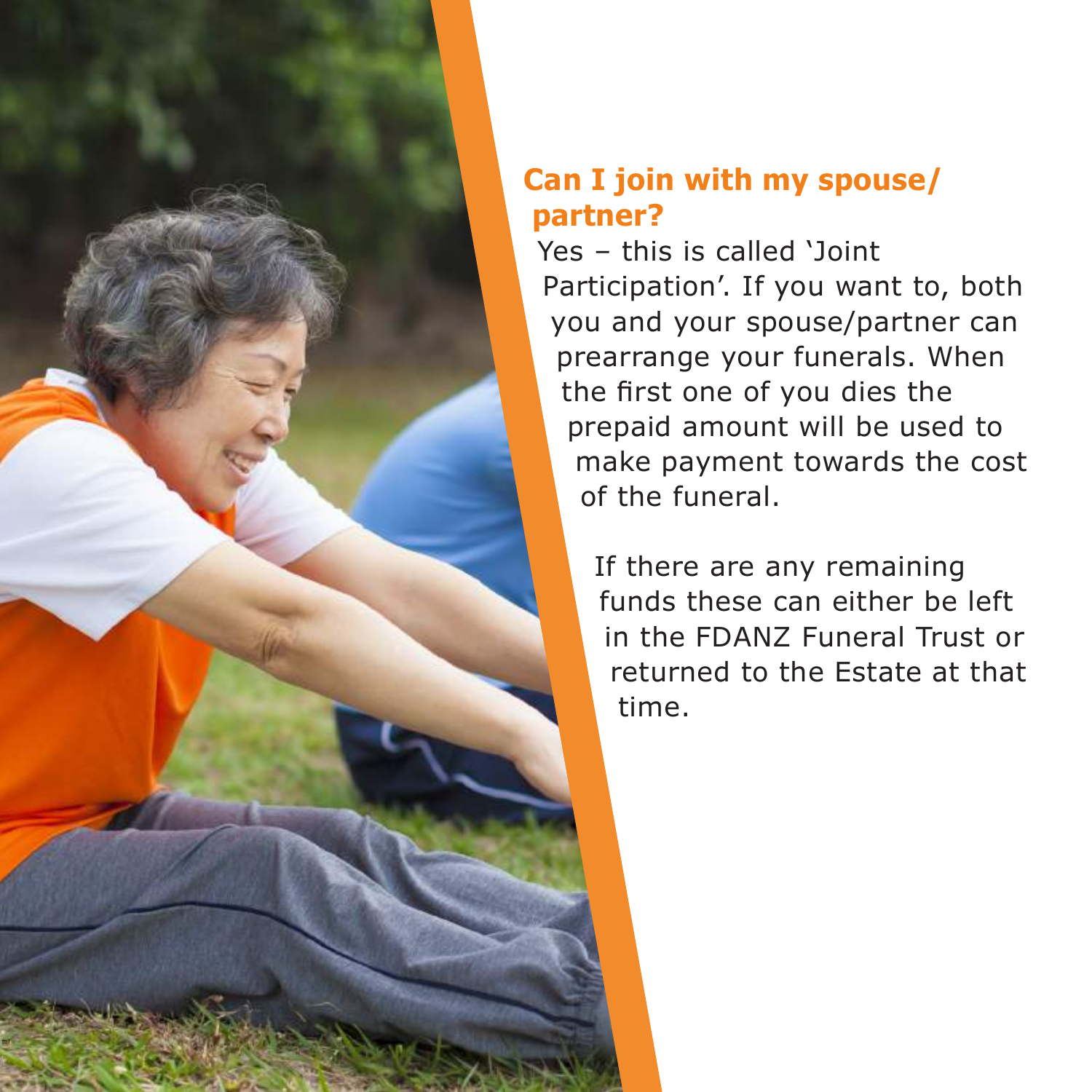## **What happens once I've applied?**

You will receive a letter confirming receipt of your application along with a Certificate detailing the amount you have prepaid towards your funeral. This will contain all the information you will need, plus a second copy of the details for your relatives or executor along with simple instructions on how to claim when the time comes.

#### **What happens when I die?**

When you die your family will arrange your funeral with your FDANZ Funeral Director in accordance with the plans you have made. Your FDANZ Funeral Director will arrange for the costs of the funeral to be paid from your prepayment.

If any money remains after the cost of the funeral has been met this will be returned to your estate. If your prepayment doesn't cover the cost of your funeral your FDANZ Funeral Director will make arrangements with your family or estate for the balance.

If you are a Joint Participant, further options will be discussed with your surviving spouse/partner taking into account any instructions provided when the joint prearrangement was put in place.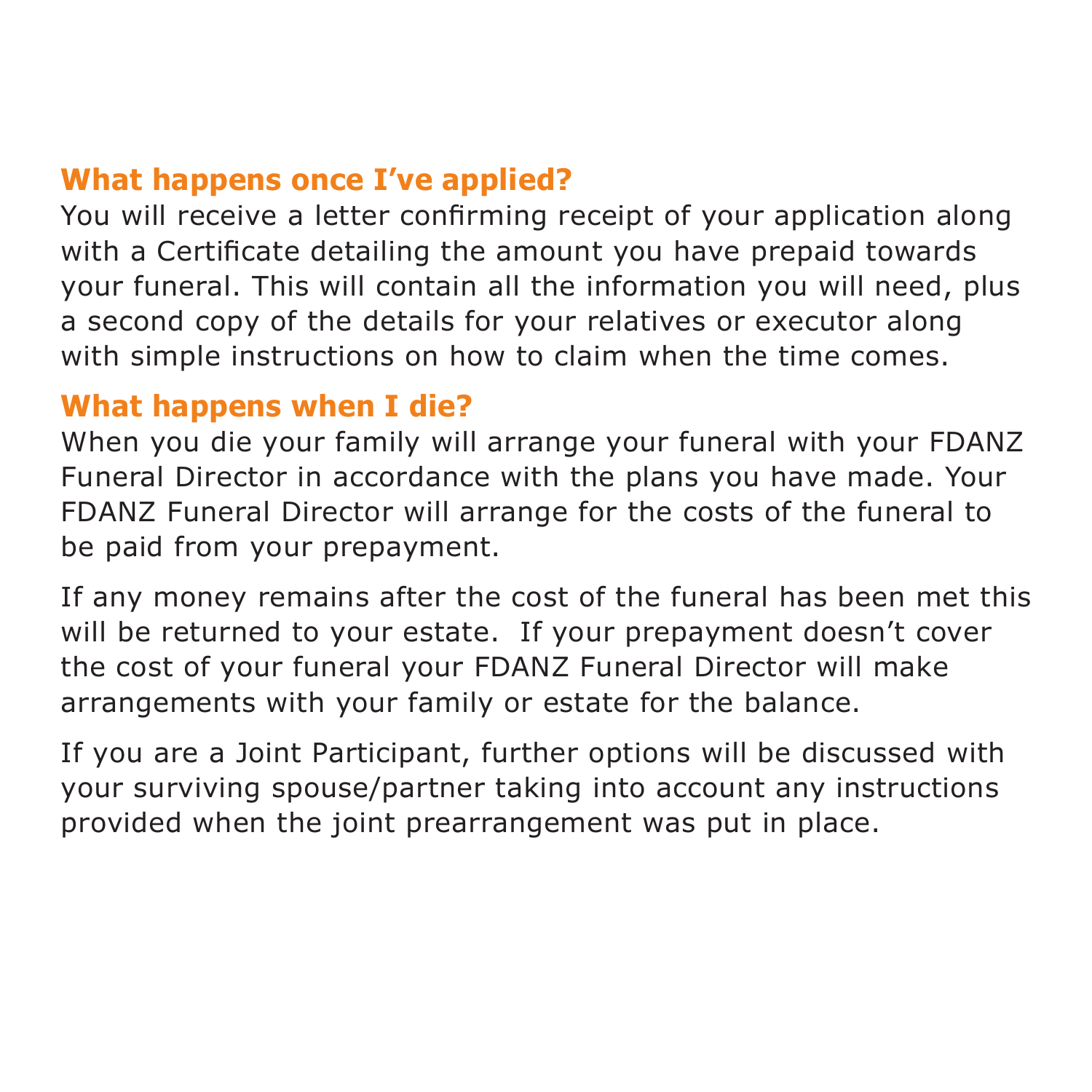### **What services will be provided as part of my prearrangement?**

The services provided to you will be in accordance with the prearrangement you have made with your FDANZ Funeral Director. These services may include (but are not limited to) the following:

- Provision of professional services
- Provision of a casket
- Burial or cremation
- Registration of Death with authorities
- Liaison with Local Authorities as required.

Additional services will be provided in accordance with the arrangements you have made with your FDANZ Funeral Director.

While the money set aside for prepayment may cover the cost of these services, be aware costs can change and it is recommended that when the time comes, family check the prearrangement details against the funds available.

#### **Where does the money go?**

The Trustees of the FDANZ Funeral Trust hold your money in trust for you until it is needed.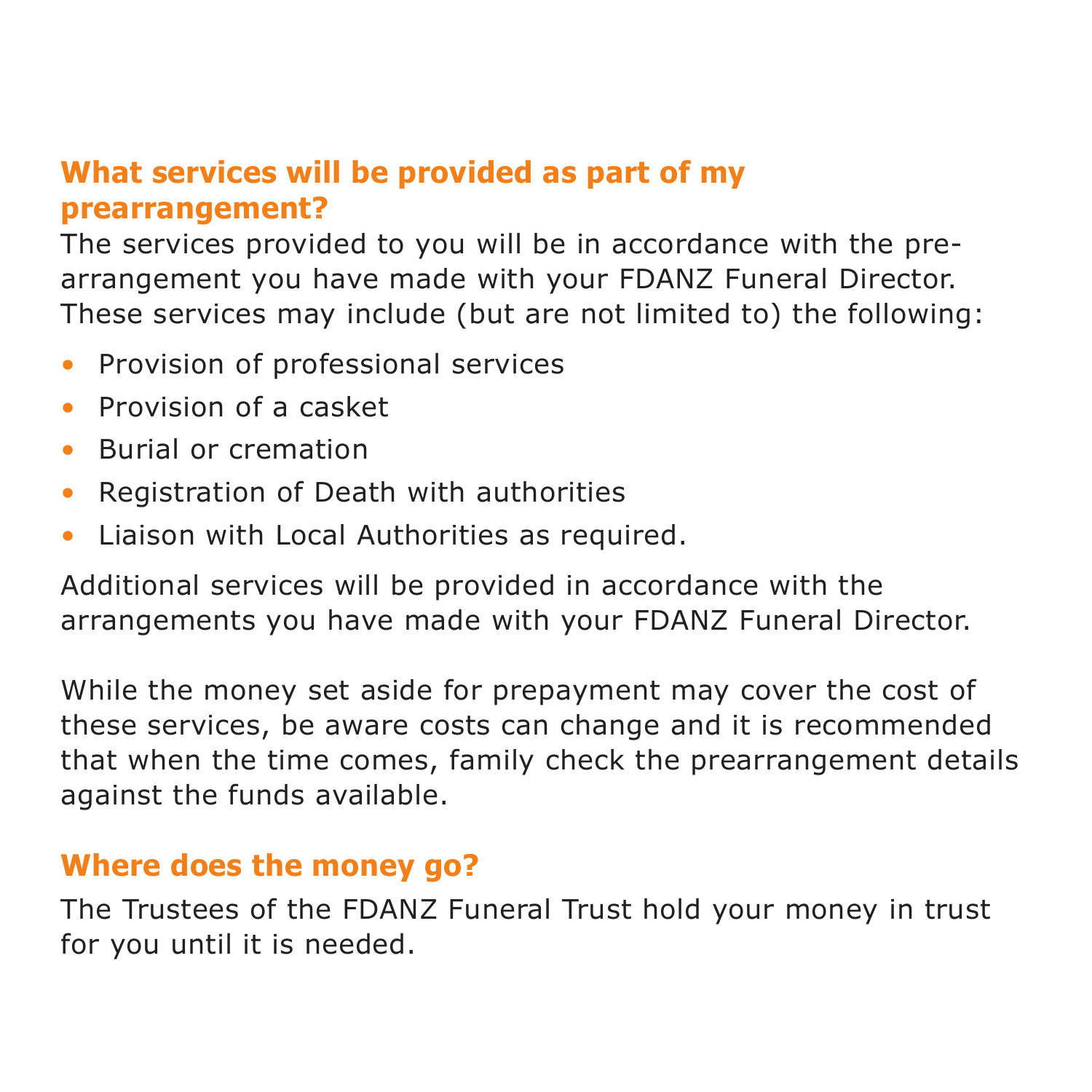The funds held in the FDANZ Funeral Trust may earn interest which the Trustees are able to allocate to your prepayment.

Any funds the Trustees invest will be placed with a reputable financial institution.

#### **What happens if my FDANZ Funeral Director goes out of business?**

No matter what happens in the future to the FDANZ Funeral Director you arrange your plan through, you will be protected because the money you prepay is held in trust in the separate FDANZ Funeral Trust.

The funds you have set aside are not held by an individual Funeral Director or their bank.

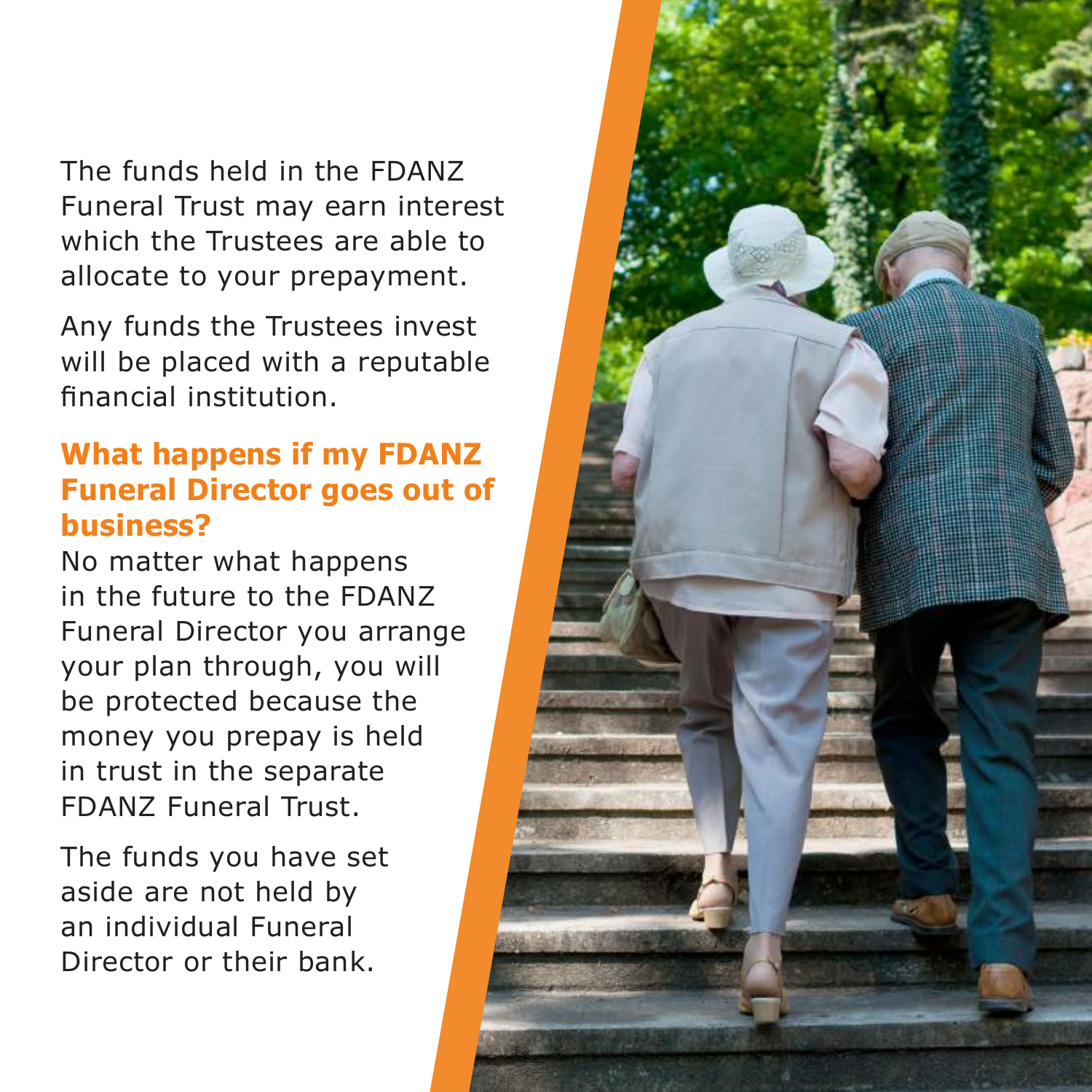## **Are costs of the funeral inflation proofed?**

No. However, any interest allocated to your prepayment will help to offset any increases in the cost of your funeral as a result of inflation.

## **Can I change my mind?**

If you change your mind about the details of your prearrangement, simply contact your FDANZ Funeral Director and make the necessary changes.

If for any reason you are not satisfied with the provisions of the Trust you may, within 21 days from application, cancel the agreement and receive a full refund of all amounts paid.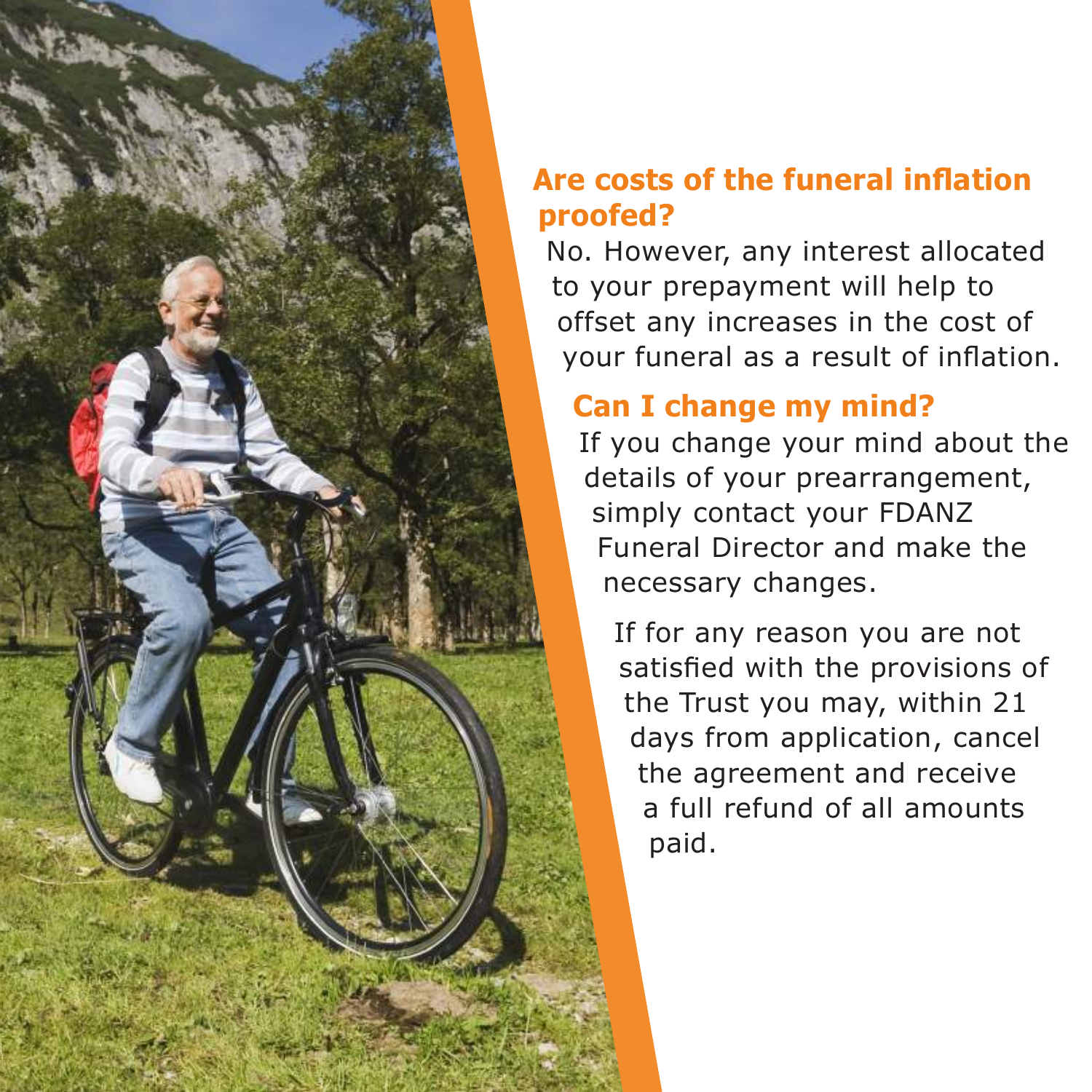## **Can I withdraw my prepayment before I die?**

The purpose of the plan is to set money aside towards the cost of your funeral.

For this reason it is not possible to withdraw your prepayment unless:

- You have permanently emigrated from New Zealand; or
- In the case of extreme financial hardship the Trustee (at its sole discretion) may allow for prepaid funds to be returned.

#### **What are the fees?**

The fees you pay are outlined on the Application Form and the letter you receive after you join the Trust.

Fees may be adjusted from time to time depending on inflation or other factors that influence the costs of managing the plan.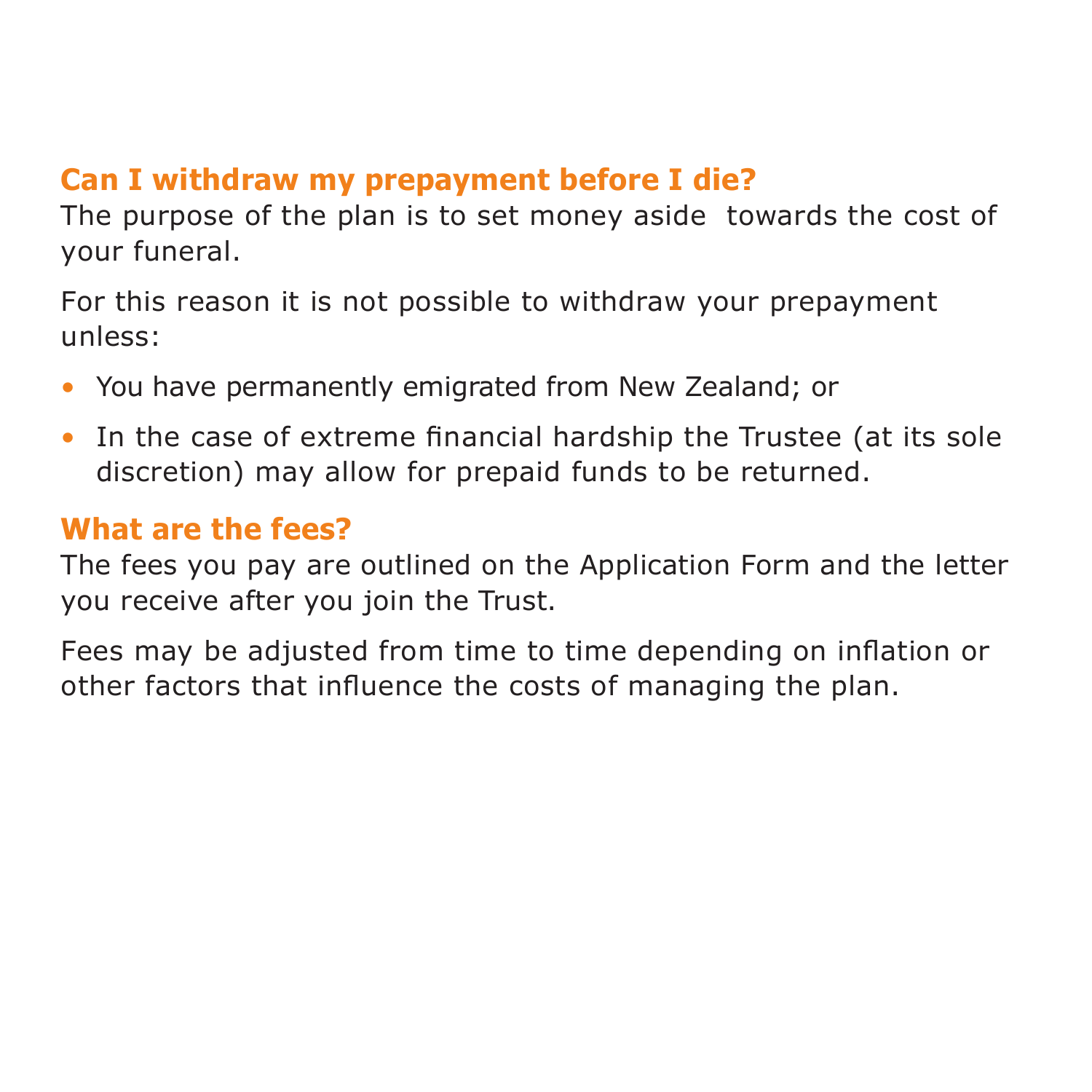#### **What happens if I die in another town?**

If the funeral is not conducted by the Funeral Director with whom the prearrangement was completed, but is conducted by another FDANZ Funeral Director, that firm will be able to use the prepaid funds to make payment towards the cost of the funeral.

If the funeral is subsequently conducted by a firm that is not a member of the Funeral Directors Association of New Zealand, the Executor of the Estate may apply to the Trustee for the funds to make payment towards the funeral account.

#### **Have you made a will?**

Your planning should include the completion of a will. If you do not have a will we recommend you get advice or assistance to have a will put in place.

**Peace of mind for you. Peace of mind for your family. Financial peace of mind.**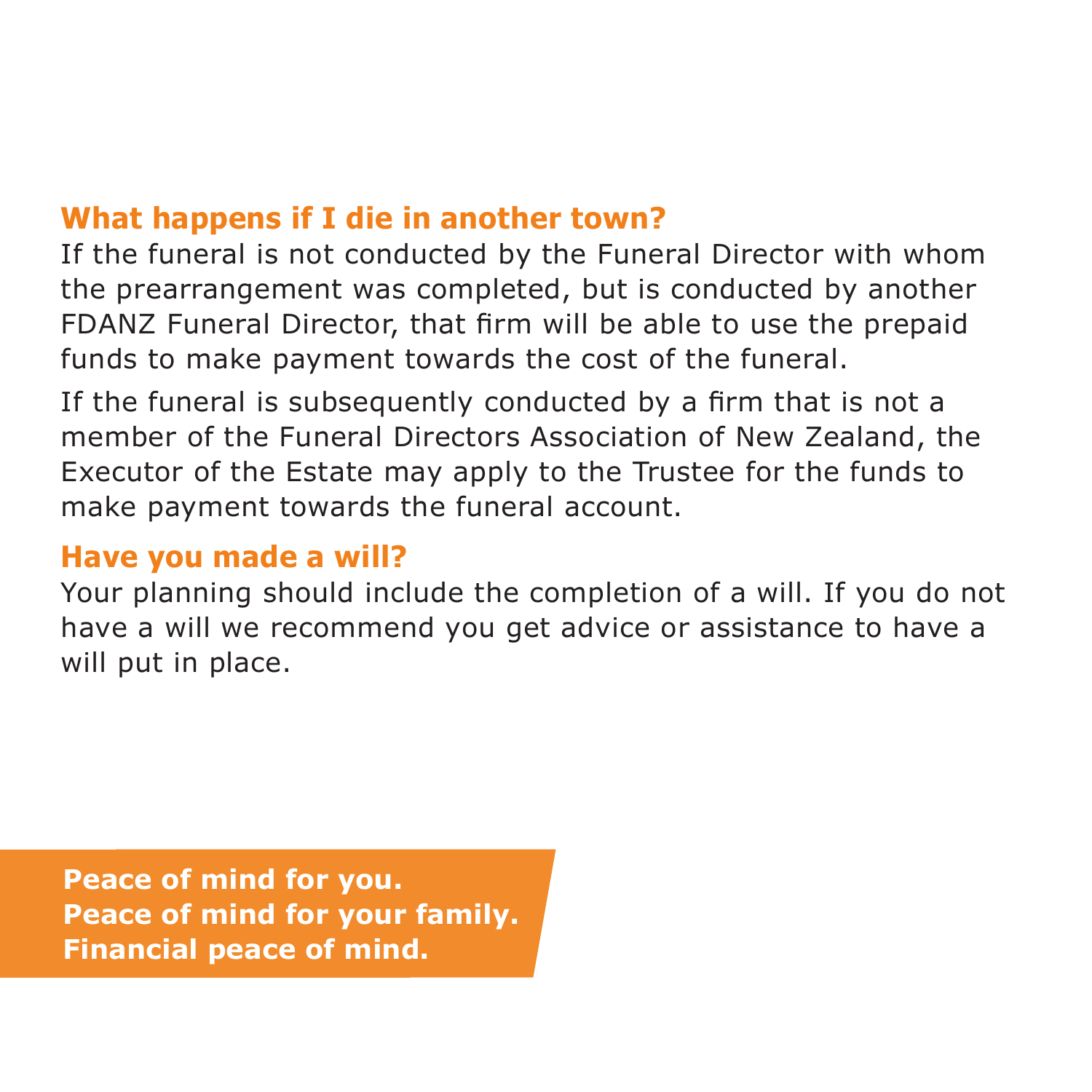#### **Starting is easy!**

Just follow these four simple steps:

- $\checkmark$  Talk to your FDANZ Funeral Director – they will help you prearrange your funeral.
- $\checkmark$  Decide how much you want to prepay.
- $\checkmark$  Complete and sign the application form.
- $\checkmark$  Return the application form to your FDANZ Funeral Director along with a cheque (made out to FDANZ Funeral Trust) for the amount of your prepayment plus \$100, the amount of the entry fee.

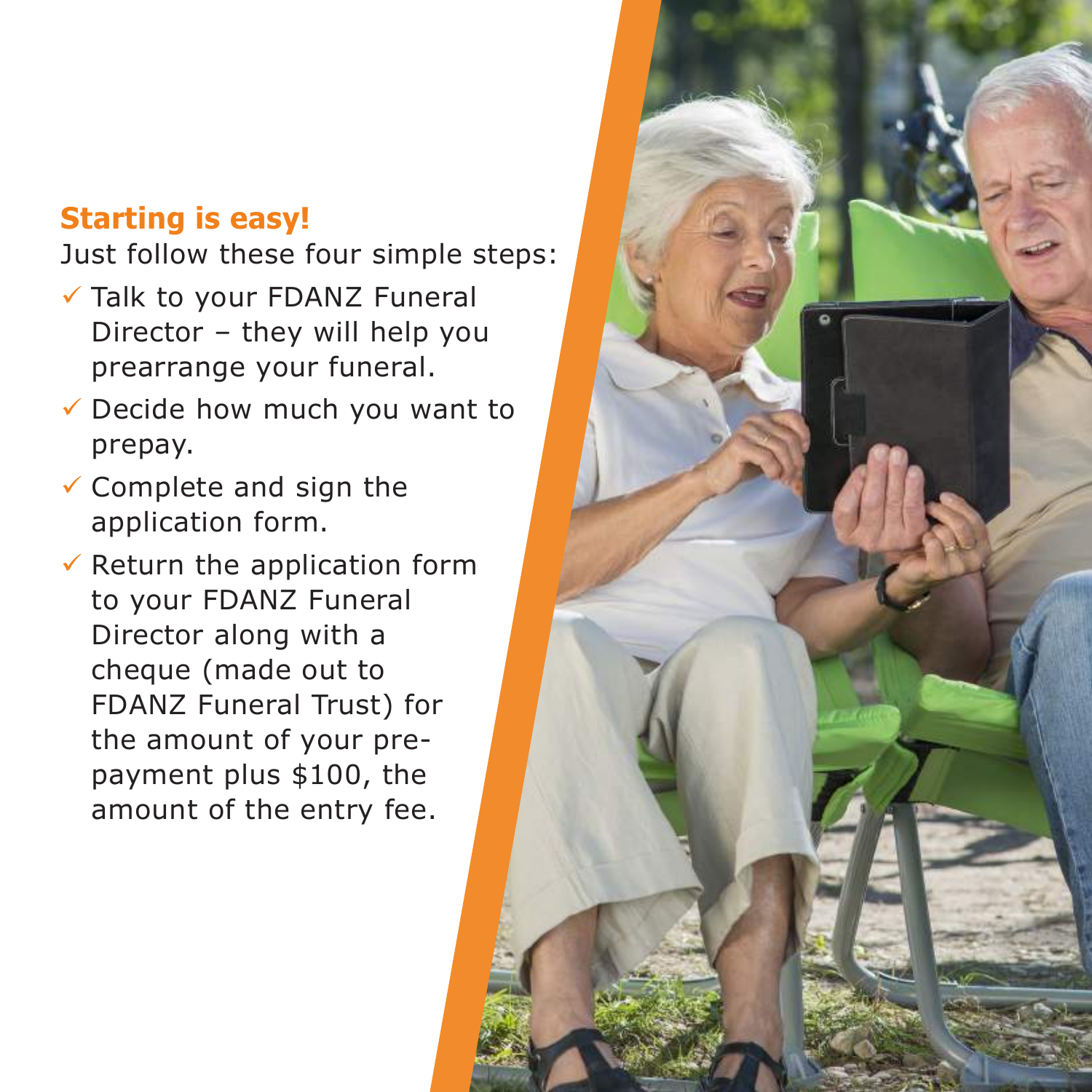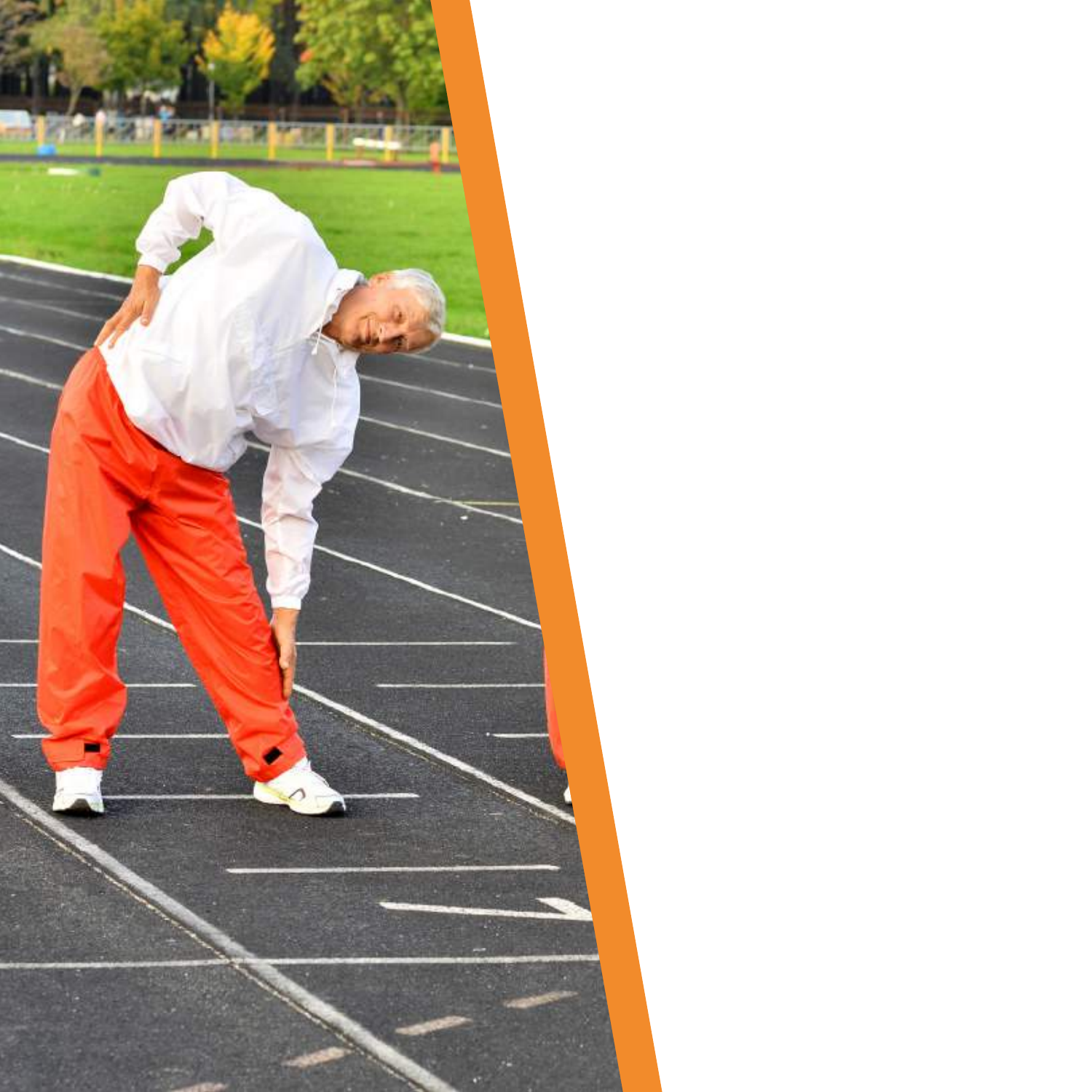## **Who operates the FDANZ Funeral Trust?**

The FDANZ Funeral Trust was established by the Funeral Directors Association of New Zealand.

The plan operates under a Trust Deed that sets out the rules and conditions of the plan.

The Trustees have appointed Gallagher Bassett to manage some aspects of the Plan on their behalf, including administration and benefit payments.

For a full list of participating FDANZ members please visit www.fdanzfuneraltrust.co.nz